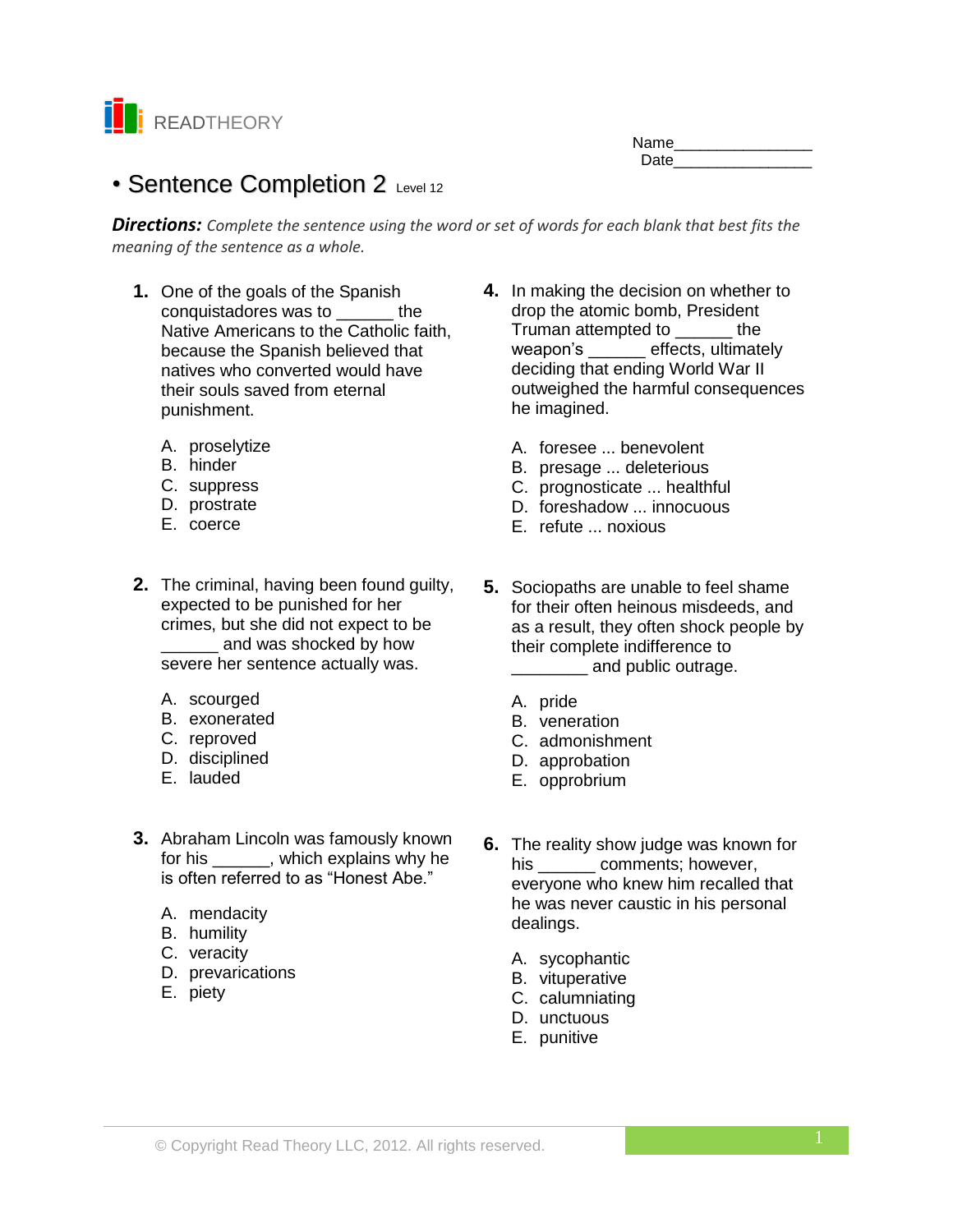## **Answers and Explanations**

#### **1) A**

To figure out what the missing word is, try to predict its definition by using keywords from the prompt. Here, the keyword is "because," which sets up a cause-and-effect relationship. This means that the fact that the Spanish thought that "natives who converted would" be saved relates to what the Spanish tried to do to the natives. The missing word describes what the Spanish tried to do, so it must mean convert. Because *proselytize* means to convert from one religious faith to another, choice **(A)** is correct.

**(B)** is incorrect because *hinder* means to delay or impede something. The prompt does not imply that the Spanish had a goal of impeding the natives from becoming Catholics.

**(C)** is incorrect because *suppress* means to put an end to the activities of someone or some organization. The prompt does not imply that the conquistadores' goal was to put an end to the activities of the natives. Rather, the prompt merely implies that they tried to convert them.

**(D)** is incorrect because *prostrate* means to reduce to submission or weakness. Though the Spanish certainly did weaken the power of the natives, the prompt refers specifically to the conquistadores' religious efforts, not to their general dominance over the natives. This word does not have a religious connotation, so it does not work.

**(E)** is incorrect because *coerce* means to compel by force. The prompt does not support the accusation that the conquistadores compelled the natives to the Catholic faith through force, although this may have actually been the case. The prompt does not offer enough information to support such a severe implication.

#### **2) A**

To figure out what the missing word is, try to predict its definition by using keywords from the prompt. Here, the keyword is "severe," a word that, like the missing word, describes the criminal's punishment. Thus, the missing word must mean severely punished. Choice **(A)** is the correct answer, because *scourged* means punished severely.

**(B)** is incorrect because *exonerated* means cleared of blame. This word does not work in context. The prompt makes it clear the criminal was not cleared of blame, as she was, instead, "found guilty."

**(C)** is incorrect because *reproved* means gently criticized or corrected. The prompt implies that the criminal's punishment was "severe," not gentle, so this word does not work in context.

**(D)** is incorrect because *disciplined* means punished in order to instruct or correct. This word could work in context, but the prompt does not necessarily imply that the criminal was punished in order to instruct or correct her. This word also fails to relate back to the "severe" clue, as discipline can be either gentle or severe.

**(E)** is incorrect because *lauded* means praised. The prompt states that the criminal was punished, not praised. Lauded has, thus, the complete opposite meaning of the missing word.

#### **3) C**

To figure out what the missing word is, try to predict its definition by using keywords from the prompt. Here, the keyword is "honest," and the missing word is used to explain why Lincoln was called honest. Thus, the missing word must also mean honesty, as only someone known for honesty would be called "honest." Choice **(C)** is, therefore, correct, as *veracity* is habitual honesty or truthfulness.

**(A)** is incorrect because *mendacity* is a tendency to lie. It would not make sense to refer to someone as "honest" if he were known for lying.

**(B)** is incorrect because *humility* is modesty. The prompt does not suggest Lincoln was modest, as modesty and honesty are not necessarily related concepts.

**(D)** is incorrect because *prevarications* are lies. It would not make sense to refer to someone as "honest" if he were known for lying.

**(E)** is incorrect because *piety* is reverence for God or faith. Though one who is pious might also be honest, this word does not necessarily relate to honesty. Piety cannot be used to explain how Lincoln earned the nickname "Honest Abe."

#### **4) B**

To figure out what the missing words are, try to predict their definitions by using keywords from the prompt. Here, each missing word has its own keywords, and these keywords are indicated by the construction of the prompt. The first half of the sentence lines up perfectly with the last half, meaning the phrase "the harmful consequences he imagined" has the exact same meaning as the phrase that includes the missing words: both are indicative of the negative aspects of using the bomb that Truman considered before "ultimately deciding" to drop the bomb because it would end the war. The first missing word's keyword is "imagined," then, as both are verbs describing what Truman attempted to do, while the second missing word's keyword is "harmful," as both are adjectives describing the negative effects of the bomb. Choice **(B)** is, therefore, correct, since *presage* means to foretell or predict, while *deleterious* means harmful.